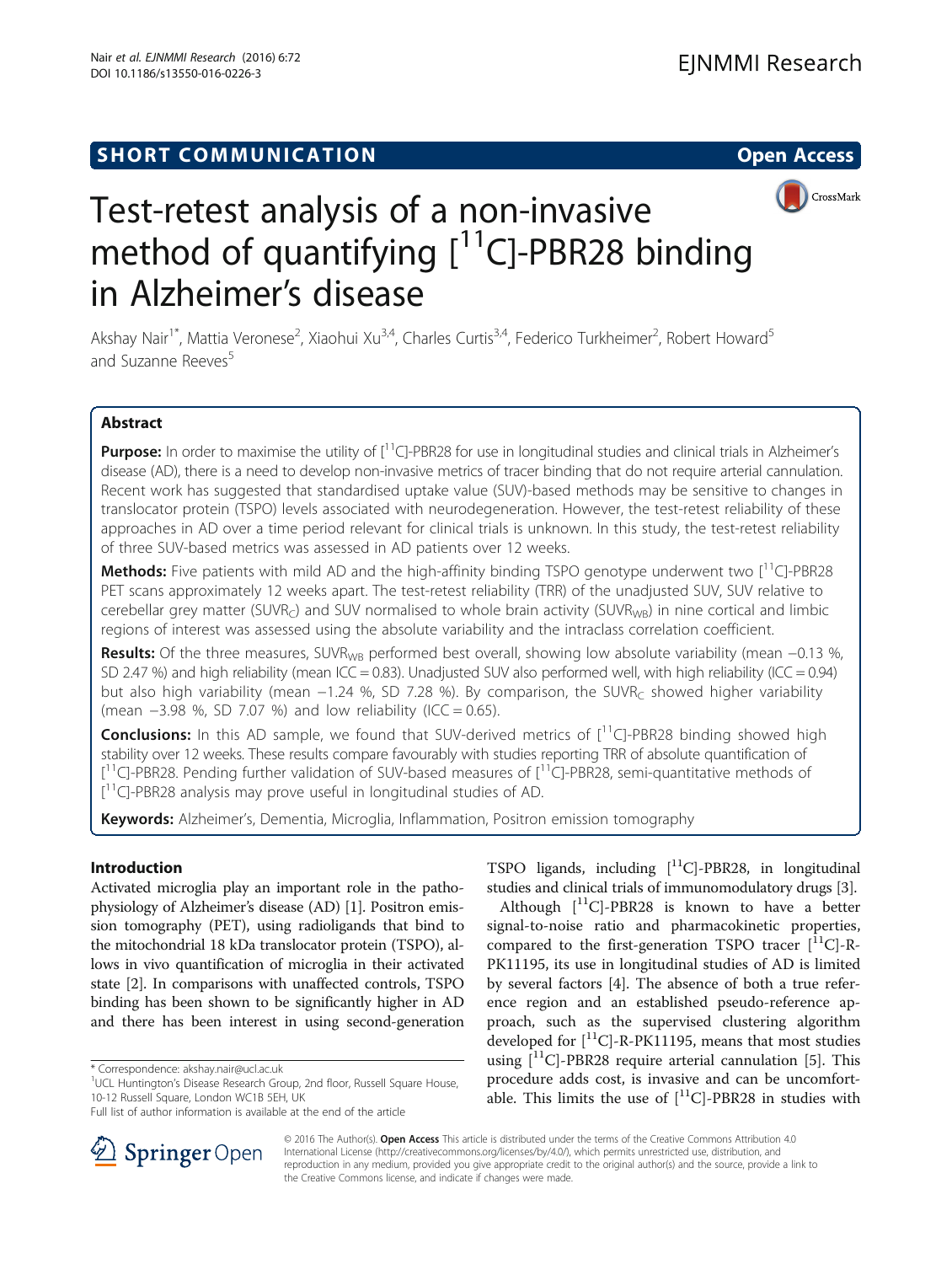repeated measures and in AD patients, for whom tolerability and informed consent are significant issues. As an alternative to absolute quantification, three studies have recently demonstrated that a semi-quantitative, noninvasive approach using the standardised uptake value (SUV) or SUV ratio (SUVR) may be sensitive to changes in TSPO levels associated with neurodegenerative diseases including AD [[6](#page-4-0)–[8](#page-4-0)]. Although the SUV/SUVR do not provide details of compartmental binding, they are easy to derive, do not require arterial sampling and can reduce time spent in the scanner—appealing properties for use in patients with dementia. For these approaches to have utility for longitudinal studies, the test-retest reliability (TRR) needs to be established over a time period meaningful in clinical trials. In this study, a TRR analysis of the three published SUV-based methods for analysing [ 11C]-PBR28 data was conducted in a cohort of AD patients over a 12-week period.

## Materials and methods

## Patient recruitment

Participants were recruited from memory clinics in South London and Maudsley NHS Foundation Mental Health Trust. Inclusion and exclusion criteria were designed to reflect those of an on-going clinical trial of minocycline in patients with AD. Inclusion criteria included (i) age 55–95 years, (ii) diagnosis meeting the National Institute on Aging-Alzheimer's Association (NIA/AA) criteria of possible or probable AD, (iii) standardised mini-mental state examination (sMMSE) >/=23 and (iv) consenting to participate [\[9](#page-5-0), [10\]](#page-5-0). Exclusion criteria were (i) contraindication to administration of minocycline, (ii) presence of a variant of a polymorphism in the TSPO gene associated with low or medium tracer binding, (iii) contraindications to receiving a MRI scan and (vii) any medical conditions that might affect a person's ability to tolerate the PET scan procedure [\[11](#page-5-0)]. Fourteen patients were screened for the study, and nine were excluded due to incompatible genotype. This study was ethically approved by the South Central Berkshire NRES Committee and was conducted according to the Declaration of Helsinki. All subjects gave written informed consent for participation.

## PET imaging procedure

Participants were scanned twice with a mean inter-scan time of  $82 \pm 10.2$  days. Both scans were carried out on the same Siemens PET/CT camera at the Imanova Centre, London, and all patients were scanned at the same time of the day on both visits.  $[$ <sup>11</sup>C]-PBR28 was synthesised on site immediately prior to use according to local guidelines and regulations. For detailed description of synthesis and quality control procedures, please see Owen et al. (2014) [\[12](#page-5-0)].  $[^{11}C]$ -PBR28 was given as an intravenous infusion over 20 s. There were no significant differences between the doses injected at each scan  $(test = 339.0 \pm 4.6 \text{ Mbq}, \text{retest} = 350.8 \pm$ 14.2 Mbq,  $p = 0.154$ ). Dynamic image data were collected over 60 min and binned into 23 frames (durations: 8 × 15 s,  $3 \times 1$  min,  $5 \times 2$  min,  $5 \times 5$  min,  $2 \times 10$  min). Images were reconstructed using filtered back projection. A lowdose CT head scan was acquired for each subject for scatter and attenuation correction. Structural imaging (1.5TT1-weighted MRI) was carried out to exclude intracranial abnormalities and for co-registration.

### **Genotyping**

The SNP rs6971 was genotyped using TaqMan® SNP genotyping assays on a 7900HT sequence detection system (Applied Biosystems) and analysed using SDS software.

## Image analysis

Structural MRI scans were co-registered to PET images for tissue segmentation and region of interest (ROI) definition. A neuroanatomical atlas was co-registered onto each subject's MRI data and PET image using a combination of Statistical Parametric Mapping 8 [\(http://www.fil.ion.ucl.ac.uk/](http://www.fil.ion.ucl.ac.uk/spm) [spm](http://www.fil.ion.ucl.ac.uk/spm)) and FSL ([http://www.fsl.fmrib.ox.ac.uk/fsl\)](http://www.fsl.fmrib.ox.ac.uk/fsl) functions, as implemented in MIAKAT™ [\(http://www.miakat.org/](http://www.miakat.org/)). The binding of  $[$ <sup>11</sup>C]-PBR28 in nine cortical and limbic ROIs was evaluated after applying a grey matter mask (see Table [1](#page-2-0)). These regions have previously been shown to be associated with increased TSPO signal in AD [\[3](#page-4-0)]. For bilateral regions, data from both hemispheres were analysed separately and then combined. The final 20-min window of the scan (40 to 60 min) was used to derive the SUV. Timestability analysis for this time window is shown in Additional file [1.](#page-4-0) Unadjusted SUV in designated ROIs, SUV normalised to the whole brain  $(SUVR_{WB})$  and normalised to the cerebellum  $(SUVR_C)$  were outcome measures, consistent with findings from previous reports as discussed above.

#### Statistical analysis

Test-retest reliability was determined by calculating the absolute variability between 'test' and 'retest' scans and intraclass correlation coefficient (ICC), using a two-way mixed model for consistency (class 3,1) in SPSS version 21 ([www.spss.com\)](http://www.spss.com). The mean regional difference (MRD) was calculated as follows: (Retest–Test/Test) \* 100. The absolute variability (VAR) was calculated as follows: (2 \* (Test–Retest))/(Test + Retest) \* 100. Two-tailed sample size calculations required to detect a 5 and 10 % change in MRD were performed in using G\*Power 3 software, with a power of 0.9 and probability of type I error of 0.05 using the SD of the MRD for each ROI.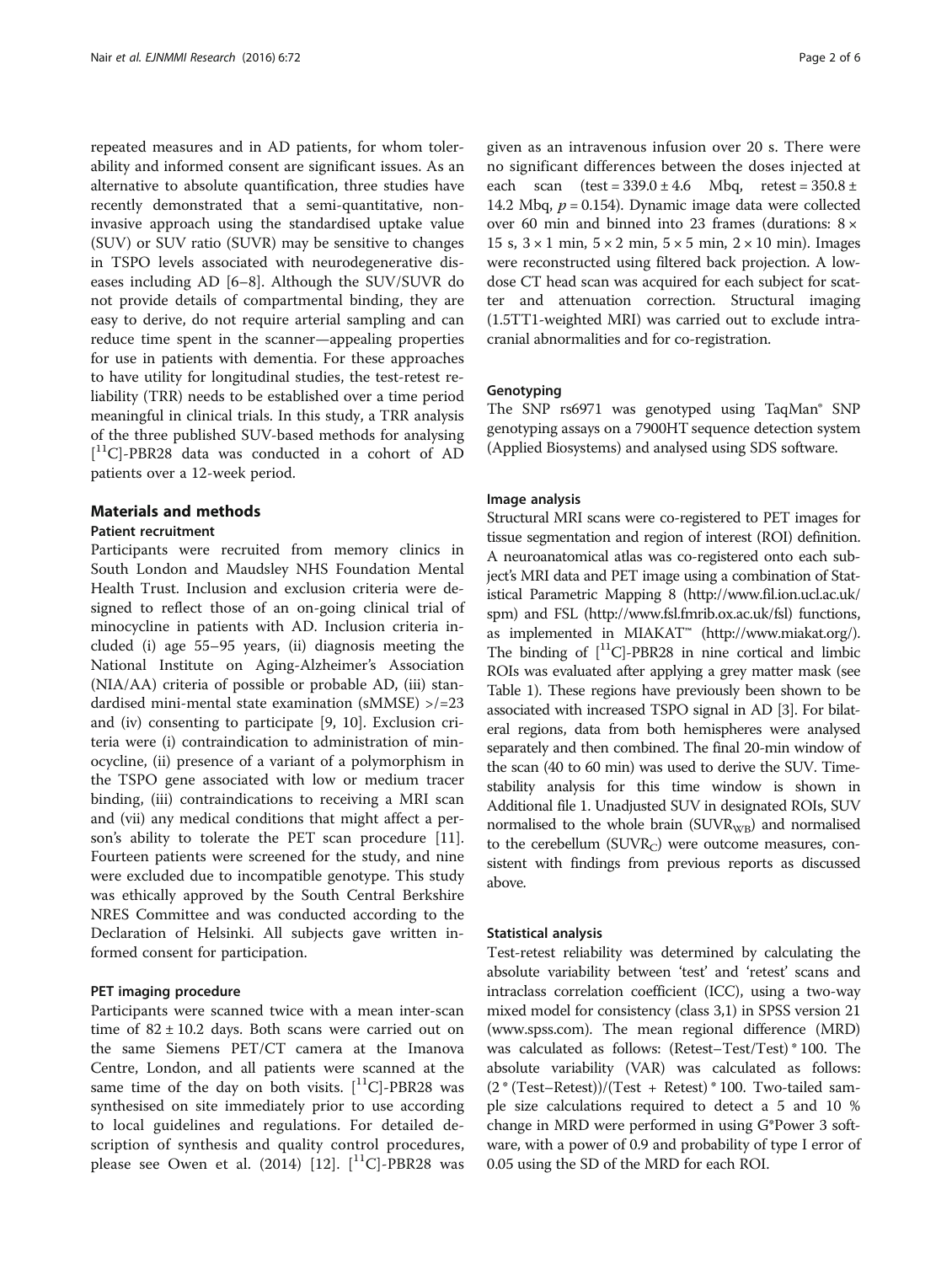<span id="page-2-0"></span>Table 1 Test-retest analysis of unadjusted SUV

|                             | Mean test value Mean retest Mean regional |                | difference % (SD)  | Mean VAR % (SD) <sup>a</sup> | ICC       | Sample size to detect<br>5 % change <sup>b</sup> | Sample size to detect<br>10 % change <sup>b</sup> |
|-----------------------------|-------------------------------------------|----------------|--------------------|------------------------------|-----------|--------------------------------------------------|---------------------------------------------------|
| Frontal lobe                | 1.22                                      | 1.24           | 1.40<br>(6.62)     | $-1.22$<br>(6.50)            | $0.96$ 21 |                                                  | $\overline{7}$                                    |
| Parietal lobe               | 1.17                                      | 1.19           | 2.33<br>(7.61)     | $-2.08$<br>(7.49)            | $0.94$ 27 |                                                  | 9                                                 |
| Temporal lobe               | 1.17                                      | 1.18           | 0.98<br>(7.34)     | $-0.76$<br>(7.27)            | $0.93$ 25 |                                                  | 8                                                 |
| Occipital lobe              | 1.21                                      | 1.22           | 0.87<br>(8.07)     | $-0.61$<br>(8.10)            | 0.93 30   |                                                  | 9                                                 |
| Hippocampus                 | 1.06                                      | 1.08           | 2.01<br>(6.55)     | $-1.82$<br>(6.48)            | 0.93 21   |                                                  | $\overline{7}$                                    |
| Parahippocampal cortex 1.15 |                                           | 1.18           | 2.91<br>(6.27)     | $-2.72$<br>(6.08)            | $0.97$ 19 |                                                  | $\overline{7}$                                    |
| Posterior cinqulate         | 1.31                                      | 1.35           | 3.27<br>(7.20)     | $-3.02$<br>(7.03)            | 0.95 24   |                                                  | 8                                                 |
| Amygdala                    | 1.22                                      | 1.22           | 1.49<br>(6.01)     | $-1.34$<br>(5.73)            | 0.98 18   |                                                  | 7                                                 |
| Cerebellum                  | 1.32                                      | 1.29           | $-1.81$<br>(10.22) | 2.28<br>(10.93)              | 0.87 45   |                                                  | 14                                                |
| Whole brain                 | 1.13                                      | 1.14           | 1.35<br>(7.30)     | $-1.13$<br>(7.22)            | 0.94 25   |                                                  | 8                                                 |
| Mean<br>(SD)                | 1.20<br>(0.08)                            | 1.21<br>(0.08) | 1.48<br>(7.32)     | $-1.24$<br>(7.28)            | 0.94 26   |                                                  | 8                                                 |

 $ICC$  intraclass correlation coefficient

 $\mathrm{PVAR}$  = absolute variability (%)

b Model parameters: two-tailed, power 0.9, alpha 0.05

## Results

#### Sample characteristics

Five patients with high-affinity binding (HAB) genotype were included in the study (mean age  $82.9 \pm 4$  years, four were male). Mean MMSE was  $25.6 \pm 1.3$ , and all patients were currently prescribed acetylcholinesterase inhibitors (AChEi). There were no significant differences in age or MMSE score between those included in the study and those excluded by genotype (mean age =  $80.3$  years  $\pm$ 7.7 years, MMSE score =  $25.8 \pm 1.8$ ).

#### Test-retest analysis

The test-retest analysis of the three methods of SUV analysis is presented below—unadjusted SUV,  $\text{SUVR}_{\text{WB}}$ and  $\text{SUVR}_{\text{C}}$ .

## Unadjusted SUV

The mean test-retest values, absolute variability and ICC for unadjusted SUV values are presented in Table 1. There was significant mean absolute variability (mean −1.24 %, SD 7.28 %) across ROIs. However, unadjusted SUV measurements were highly reliable as indicated by the high ICC values (mean ICC 0.94). From these data, a sample size of 26 would be required to detect a 5 % within-subject change in MRD (averaged across all ROIs), and a sample size of 8 would be required to detect a 10 % change.

## SUV relative to whole brain mean activity

The mean test-retest values, absolute variability and ICC for  $\text{SUVR}_{\text{WB}}$  are presented in Table [2.](#page-3-0) There was low absolute variability (mean −0.13 %, SD 2.47 %) across ROIs, and the  $SUVR_{WR}$  was highly reliable (mean ICC 0.83). Consequently, a sample size of 7 would be required to detect a 5 % within-subject change in MRD (averaged across all ROIs), and a sample size of 4 would be required to detect a 10 % change.

## SUV normalised to cerebellar activity

The mean test-retest values, absolute variability and ICC for  $\text{SUVR}_{\text{C}}$  are presented in Table [3.](#page-3-0) There was considerable absolute variability (mean −3.98 %, SD 7.07 %) and  $\text{SUVR}_{\text{C}}$  showed poor reliability (mean ICC 0.65). Overall, a sample size of 25 would be required to detect a 5 % within-subject change in MRD (averaged across all ROIs), and a sample size of 8 would be required to detect a 10 % change. Of the three measures, the  $\text{SUVR}_{\text{C}}$ performed most poorly, due to high levels of variability in binding in the cerebellar grey matter reference region.

## **Discussion**

Of the three SUV measures present in this test-retest analysis, the SUV normalised to whole brain mean activity performed most strongly. The unadjusted SUV showed higher variability, and the  $\text{SUVR}_{\text{C}}$  showed both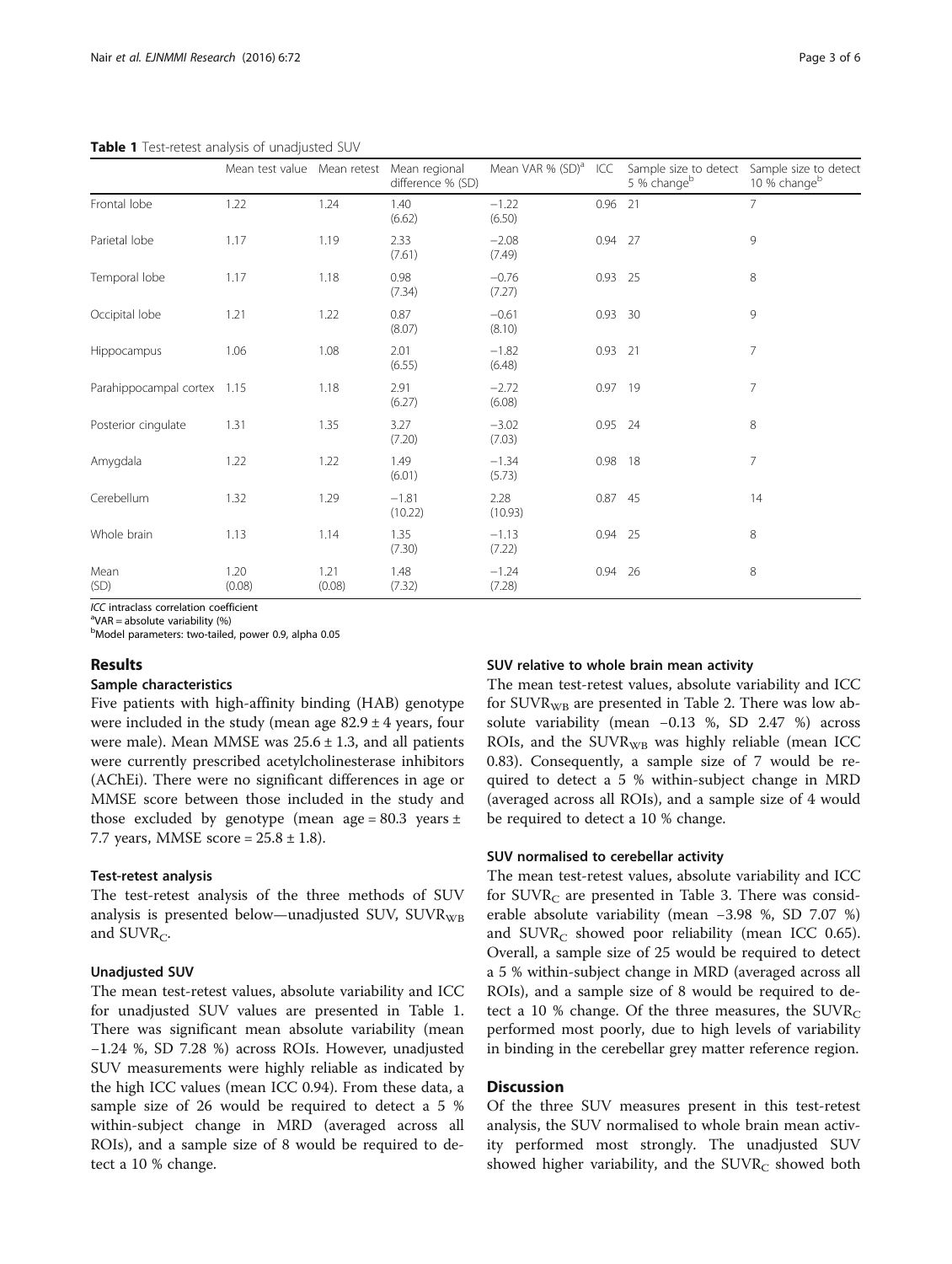|                     |      | Mean test value Mean retest value | Mean regional<br>difference % (SD) | Mean VAR% (SD) <sup>a</sup> | ICC           | Sample size to detect<br>5 % changeb | Sample size to detect<br>10 % change <sup>b</sup> |
|---------------------|------|-----------------------------------|------------------------------------|-----------------------------|---------------|--------------------------------------|---------------------------------------------------|
| Frontal lobe        | 1.08 | 1.08                              | 0.096<br>(1.42)                    | $-0.09$<br>(1.41)           | $0.96$ 4      |                                      | 3                                                 |
| Parietal lobe       | 1.03 | 1.04                              | 0.96<br>(0.81)                     | $-0.95$<br>(0.80)           | $0.98$ 3      |                                      | 3                                                 |
| Temporal lobe       | 1.04 | 1.03                              | $-0.36$<br>(0.73)                  | 0.37<br>(0.73)              | $0.90\quad 3$ |                                      | 3                                                 |
| Occipital lobe      | 1.07 | 1.06                              | $-0.51$<br>(1.35)                  | 0.52<br>(1.37)              | 0.914         |                                      | 3                                                 |
| Hippocampus         | 0.94 | 0.95                              | 0.71<br>(2.09)                     | $-0.69$<br>(2.06)           | 0.975         |                                      | 3                                                 |
| Parahippocampus     | 1.01 | 1.03                              | 1.64<br>(3.07)                     | $-1.59$<br>(2.98)           | $0.48$ 7      |                                      | 4                                                 |
| Posterior cinqulate | 1.15 | 1.17                              | 1.92<br>(1.36)                     | $-1.89$<br>(1.33)           | 0.984         |                                      | 3                                                 |
| Amygdala            | 1.07 | 1.07                              | 0.35<br>(5.79)                     | $-0.21$<br>(5.77)           | 0.69          | - 17                                 | 6                                                 |
| Cerebellum          | 1.17 | 1.13                              | $-3.24$                            | 3.42                        | $0.63$ 15     |                                      | 6                                                 |

(5.74)

−0.13 (2.47)

(5.40)

0.17 (2.45)

<span id="page-3-0"></span>Table 2 Test-retest analysis of SUV relative to whole brain mean activity (SUVR<sub>WB</sub>)

ICC intraclass correlation coefficient

VAR = absolute variability (%)

Mean (SD)

<sup>b</sup>Model parameters: two-tailed, power 0.9, alpha 0.05

1.06  $(0.07)$ 

higher temporal variability and lower reliability. Lower reliability in SUVR methods, as measured by ICC, was most apparent in smaller regions with lower signal to noise ratios, such as the parahippocampal gyrus, which is affected early in the AD process.

Compared to published data on the TRR of  $[$ <sup>11</sup>C]-PBR28, the SUV methods presented here perform well [[13, 14\]](#page-5-0). Park et al. reported that, over a 1.4-week period, in healthy controls and patients with multiple sclerosis, the SDs of test-retest variability of  $V<sub>T</sub>$  and  $V<sub>T</sub>/f<sub>p</sub>$  (derived

0.83 7 4

Table 3 Test-retest analysis of SUV relative to cerebellar activity (SUVR<sub>C</sub>)

1.06 (0.06)

|                          |                | Mean Test Value Mean Retest Value Mean regional | difference % (SD) | Mean VAR % $(SD)^a$ ICC |           | Sample size to detect<br>5 % change <sup>b</sup> | Sample size to detect<br>10 % change <sup>b</sup> |
|--------------------------|----------------|-------------------------------------------------|-------------------|-------------------------|-----------|--------------------------------------------------|---------------------------------------------------|
| Frontal lobe             | 0.93           | 0.96                                            | 3.78<br>(7.63)    | $-3.50$<br>(7.06)       | 0.69 27   |                                                  | 9                                                 |
| Parietal lobe            | 0.89           | 0.93                                            | 4.62<br>(6.37)    | $-4.37$<br>(5.94)       | $0.70$ 20 |                                                  | $\overline{7}$                                    |
| Temporal lobe            | 0.89           | 0.92                                            | 3.23<br>(5.87)    | $-3.05$<br>(5.22)       | 0.68 17   |                                                  | 6                                                 |
| Occipital lobe           | 0.92           | 0.94                                            | 3.04<br>(4.98)    | $-2.90$<br>(4.75)       | $0.71$ 13 |                                                  | 5                                                 |
| Hippocampus              | 0.81           | 0.84                                            | 4.44<br>(8.18)    | $-4.11$<br>(7.54)       | $0.77$ 31 |                                                  | 10                                                |
| Parahippocampus          | 0.87           | 0.92                                            | 5.46<br>(9.51)    | $-5.00$<br>(8.59)       | 0.38 40   |                                                  | 12                                                |
| Posterior cingulate 0.99 |                | 1.05                                            | 5.65<br>(7.25)    | $-5.31$<br>(6.65)       | $0.79$ 25 |                                                  | 8                                                 |
| Amygdala                 | 0.92           | 0.95                                            | 4.18<br>(11.53)   | $-3.62$<br>(10.51)      | $0.47$ 25 |                                                  | 8                                                 |
| Mean (SD)                | 0.90<br>(0.05) | 0.94<br>(0.06)                                  | 4.30<br>(7.66)    | $-3.98$<br>(7.07)       | $0.65$ 25 |                                                  | 8                                                 |

ICC intraclass correlation coefficient

 $\mathrm{P}^{\mathrm{a}}$ VAR = absolute variability (%)

b Model parameters: two tailed, power 0.9, alpha 0.05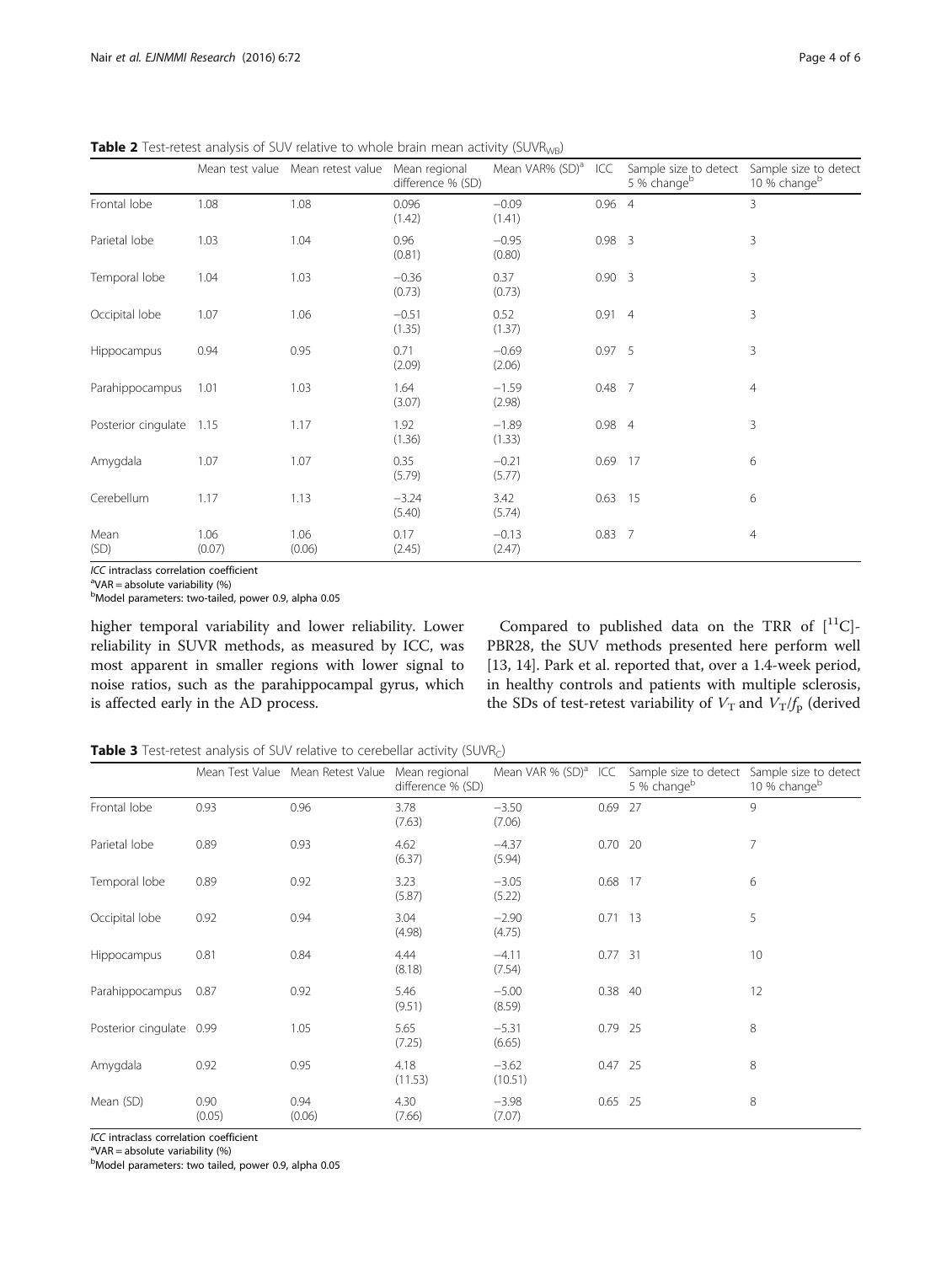<span id="page-4-0"></span>using a multi-linear analysis) varied from 9 to 11 % and 7 to 14 %, respectively [\[13](#page-5-0)]. Collste et al. [[14](#page-5-0)] reported that the mean absolute variability in  $V<sub>T</sub>$  in the grey matter was  $18.3 \pm 12.7$  %, with ICC values from 0.90 to 0.94, and that, using a parametric modelling approach, variability was  $17.8 \pm 12.7$  %. Participants were imaged either on the same day or 1 day apart. By comparison, all three SUV measures in our study performed well, over a much longer time period. These results also compare favourably with TRR analysis of the first-generation TSPO ligand  $[$ <sup>11</sup>C $]$ -R-PK11195 [5, [15](#page-5-0)].

These findings should be viewed as a preliminary indicator that SUV-based methods may be suitable for use in longitudinal studies in AD. Our findings should be confirmed in larger samples, which could also include medium-affinity binders to assess the impact of genotype on longitudinal variability. Further work is also needed to confirm the relationship between SUV measures and measures of specific binding. Although there are concerns about the non-specific binding profile of  $[{}^{11}C]$ -PBR28, work by Lyoo et al. suggests that  $\text{SUVR}_{\text{C}}$  correlates well with absolute quantification, but more data on this is required [8, [16\]](#page-5-0). This validation is also required for alternative SUV-derived methods, and this could be easily achieved through retrospective analysis of existing data sets. Although SUV and  $SUVR_{WR}$  appear to have better test-retest reliability, other factors such as sensitivity to disease states may vary between methods and should be considered when choosing a quantification method.

In conclusion, given the caveats listed above, this TRR analysis of SUV-derived measures of  $[$ <sup>11</sup>C]-PBR28 binding in AD suggests that non-invasive semi-quantitative approaches are stable and reliable over significant periods of time.

## Additional file

[Additional file 1:](dx.doi.org/10.1186/s13550-016-0226-3) Time-stability analysis for 40-60 mins time window. (DOCX 125 kb)

#### Acknowledgements

This study was funded by the National Institute for Health Research (NIHR) Dementia Biomedical Research Unit and Biomedical Research Centre at South London and Maudsley NHS Foundation Trust and King's College London. The views expressed are those of the authors and not necessarily those of the NHS, the NIHR or the Department of Health. The first author, AN, received a salary support from the National Institute for Health Research (NIHR) Mental Health Biomedical Research Centre (BRC) at South London and Maudsley NHS Foundation Trust and King's College London as a BRC Preparatory Clinician Fellow. MV and FT were supported by the MRC Programme Grant 'PET Methodology' (Ref: G1100809/1). RH is supported by the UCLH NIHR Biomedical Research Centre.

The authors thank all the clinical imaging staff at Imanova for their assistance with this study.

#### Funding

This study was funded by the National Institute for Health Research (NIHR) Dementia Biomedical Research Unit and Biomedical Research Centre at South London and Maudsley NHS Foundation Trust and King's College London.

#### Authors' contributions

AN recruited, consented and assessed the patients; arranged scanning the procedures and injected the radioligand; completed the statistical analysis and wrote the paper. MV helped design the study, analysed PET data and contributed to the writing of the paper. XX and CC organised and performed the genotyping. FT helped design the study, analysed PET data and contributed to the writing of the paper. RH helped design the study, assisted with the patient recruitment and contributed to the writing of the paper. SR was the principal investigator for this study, designed the experiment, assisted with the patient recruitment and data analysis and contributed to the writing of the paper. All authors read and approved the final manuscript.

#### Competing interests

The authors declare that they have no competing interests.

#### Ethics approval and consent to participate

All procedures performed this study involving human participants were in accordance with the ethical standards of the South Central Berkshire NRES Committee (13/SC/0212) and with the 1964 Helsinki declaration and its later amendments or comparable ethical standards. Informed consent was obtained from all individual participants included in the study.

#### Author details

<sup>1</sup>UCL Huntington's Disease Research Group, 2nd floor, Russell Square House 10-12 Russell Square, London WC1B 5EH, UK. <sup>2</sup>Centre for Neuroimaging Sciences, IoPPN, King's College London, Box PO89De Crespigny Park, London SE5 8AF, UK. <sup>3</sup>MRC Social, Genetic and Developmental Centre, Institute of Psychiatry, Psychology & Neuroscience, King's College London, De Crespigny Park, Denmark Hill, London SE5 8EF, UK. <sup>4</sup>NIHR Biomedical Research Centre for Mental Health, Maudsley Hospital and Institute of Psychiatry, Psychology & Neuroscience, King's College London, London SE5 8AF, UK. <sup>5</sup>Division of Psychiatry, University College London, 6th Floor, Wings A and B, Maple House, 149 Tottenham Court Road, London W1T 7NF, UK.

#### Received: 28 June 2016 Accepted: 15 September 2016 Published online: 27 September 2016

#### References

- 1. Heneka MT, Kummer MP, Latz E. Innate immune activation in neurodegenerative disease. Nat Rev Immunol. 2014;14(7):463–77. doi[:10.1038/nri3705](http://dx.doi.org/10.1038/nri3705).
- 2. Chen MK, Guilarte TR. Translocator protein 18 kDa (TSPO): molecular sensor of brain injury and repair. Pharmacol Ther. 2008;118(1):1–17. doi[:10.1016/j.](http://dx.doi.org/10.1016/j.pharmthera.2007.12.004) [pharmthera.2007.12.004](http://dx.doi.org/10.1016/j.pharmthera.2007.12.004).
- 3. Calsolaro V, Edison P. Neuroinflammation in Alzheimer's disease: Current evidence and future directions. Alzheimers Dement. 2016. doi:[10.1016/j.jalz.](http://dx.doi.org/10.1016/j.jalz.2016.02.010) [2016.02.010](http://dx.doi.org/10.1016/j.jalz.2016.02.010)
- 4. Varley J, Brooks DJ, Edison P. Imaging neuroinflammation in Alzheimer's disease and other dementias: recent advances and future directions. Alzheimers Dement. 2015;11(9):1110–20. doi:[10.1016/j.jalz.2014.08.105.](http://dx.doi.org/10.1016/j.jalz.2014.08.105)
- 5. Turkheimer FE, Edison P, Pavese N, Roncaroli F, Anderson AN, Hammers A, et al. Reference and target region modeling of [11C]-(R)-PK11195 brain studies. J Nucl Med. 2007;48(1):158–67.
- 6. Kim S, Nho K, Risacher SL, Inlow M, Swaminathan S, Yoder KK, et al. Gene variation and microglial activity on [C]PBR28 PET in older adults at risk for Alzheimer's disease. Multimodal Brain Image Anal (2013). 2013;8159:150–8. doi[:10.1007/978-3-319-02126-3\\_15](http://dx.doi.org/10.1007/978-3-319-02126-3_15).
- 7. Zurcher NR, Loggia ML, Lawson R, Chonde DB, Izquierdo-Garcia D, Yasek JE, et al. Increased in vivo glial activation in patients with amyotrophic lateral sclerosis: assessed with [(11)C]-PBR28. Neuroimage Clin. 2015;7:409–14. doi[:10.1016/j.nicl.2015.01.009.](http://dx.doi.org/10.1016/j.nicl.2015.01.009)
- 8. Lyoo CH, Ikawa M, Liow JS, Zoghbi SS, Morse CL, Pike VW, et al. Cerebellum can serve as a pseudo-reference region in Alzheimer disease to detect neuroinflammation measured with PET radioligand binding to translocator protein. J Nucl Med. 2015;56(5):701–6. doi[:10.2967/jnumed.114.146027](http://dx.doi.org/10.2967/jnumed.114.146027).